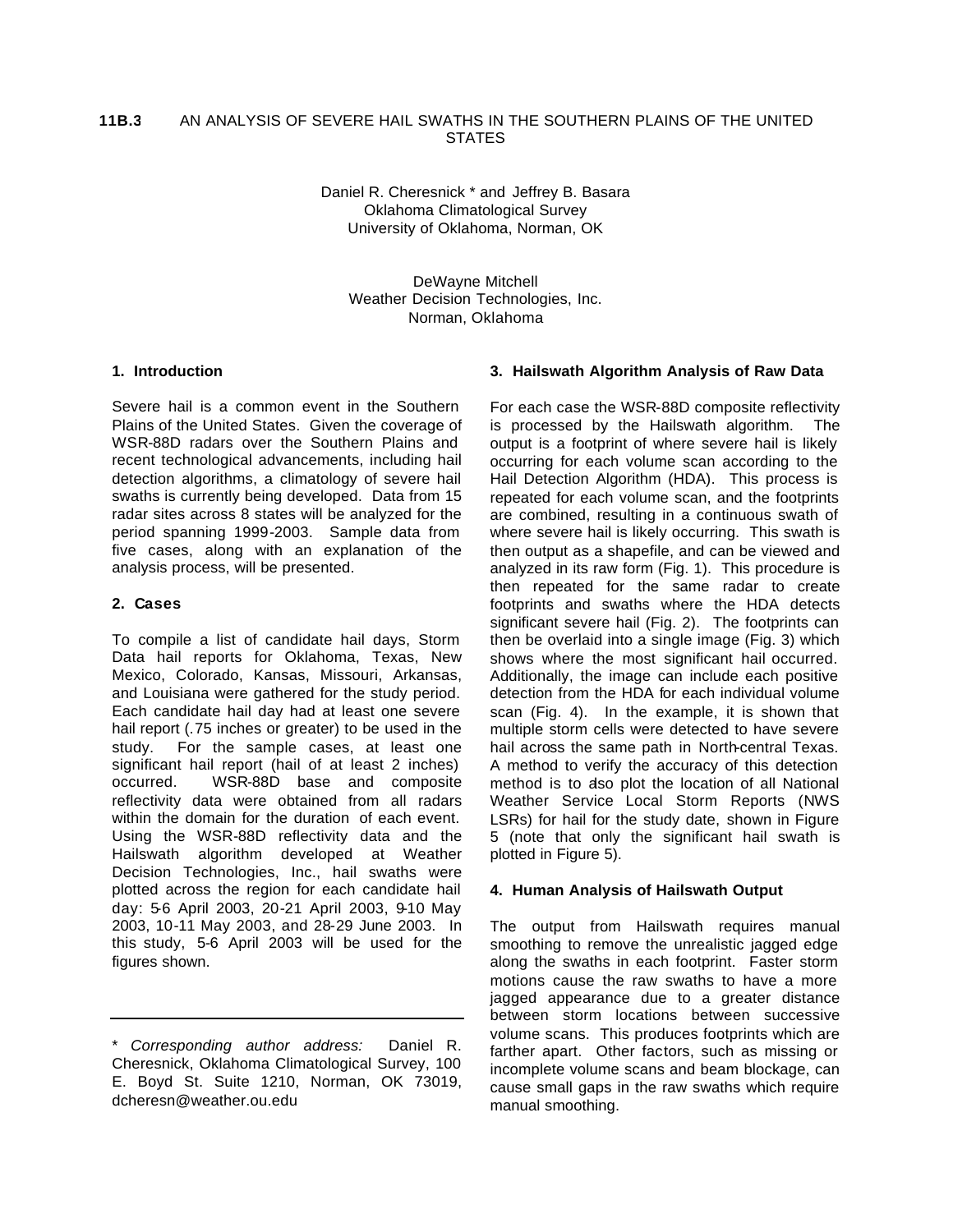ArcView software easily allows shapefiles to be viewed and edited, and in this case smoothed. Simply tracing the main hail swath, and manually correcting for the jagged edges, while viewing base reflectivity as verification, allows for a smoothed hail swath to be created (Fig. 6). In addition, NWS LSRs can be overlaid in this image (Fig. 7). As such, any inconsistencies can be investigated. The end result is a set of coherent and concise swaths which represents all locations at which severe hail likely occurred for a given date.

From this complete set of swaths the spatial and temporal characteristics of the individual hail swaths are analyzed to determine their length, width, and total area.

# **5. Future Goal and Research**

Currently a five-year climatology from 1999 through 2003 is being created. This will allow for much greater spatial and temporal analysis of hail occurrences across the study area. Additionally, seasonal and annual variability can be determined. Finally, the geographic location, as well as the seasonal and inter-annual variability, will be examined.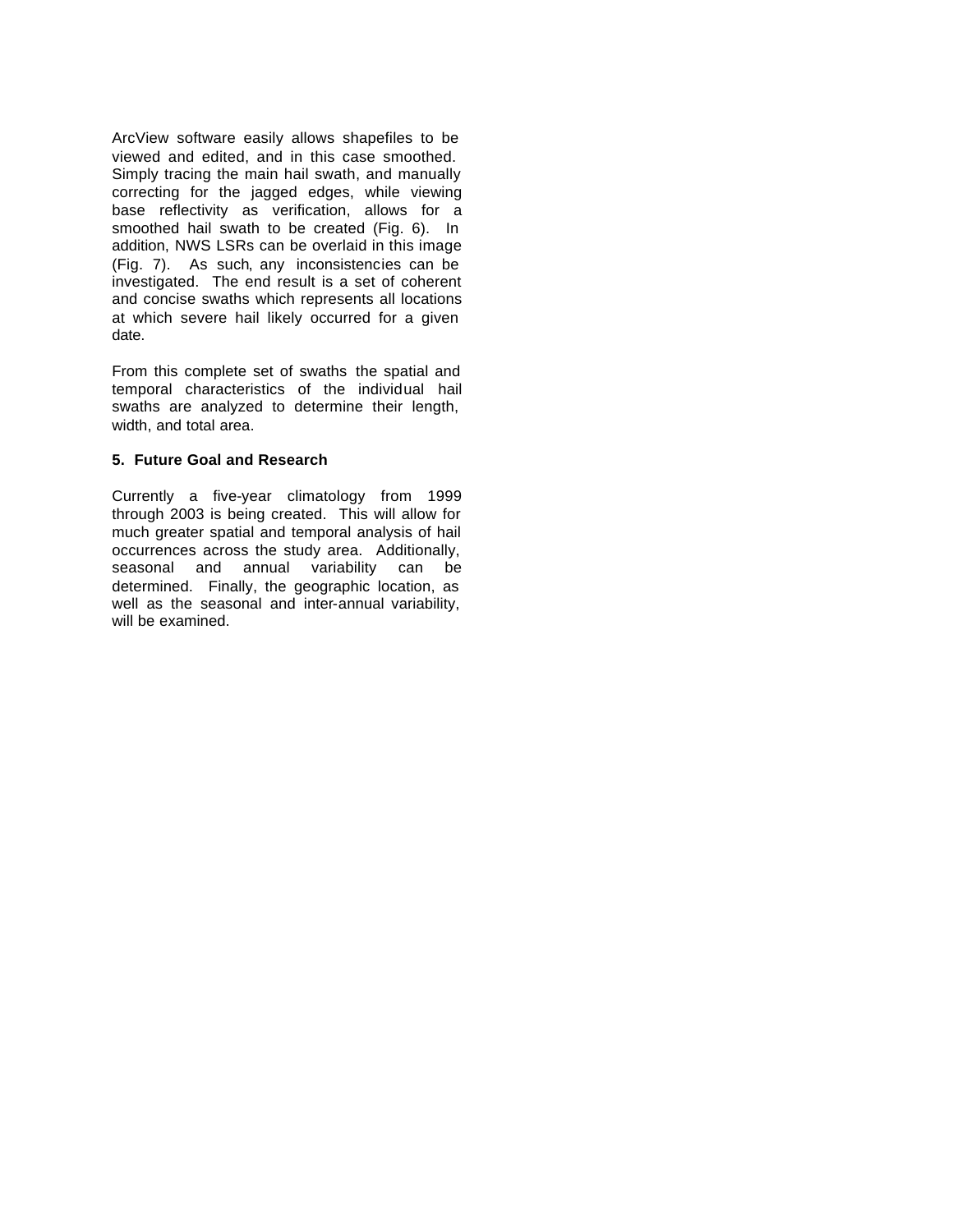

Figure 1. Hailswath raw output for severe hail on 5-6 April 2003 from KFWS and KFDR WSR-88D radars.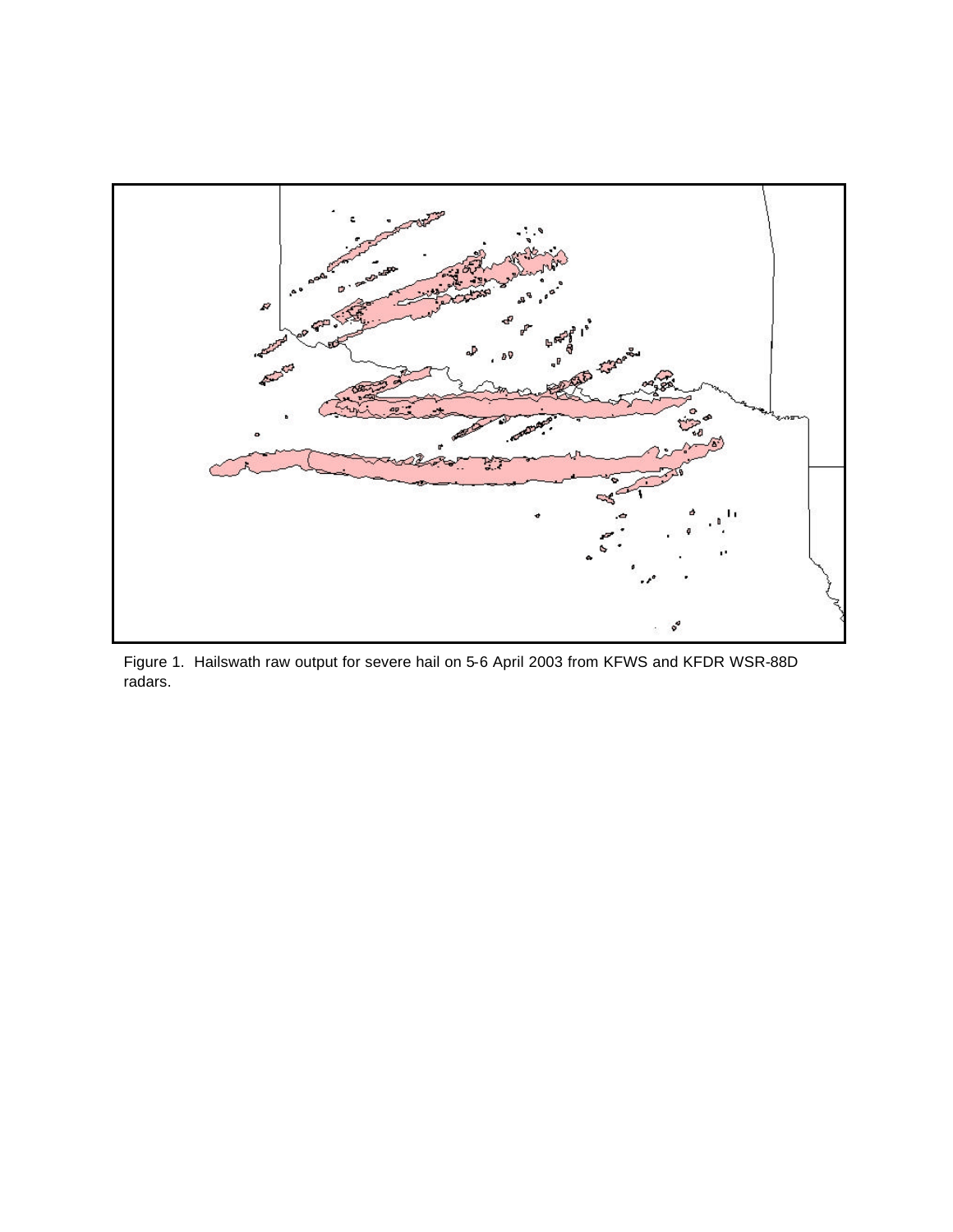

Figure 2. Hailswath raw output for significant severe hail (greater than 2.5 inches in diameter) on 5-6 April 2003 from KFWS and KFDR WSR-88D radars.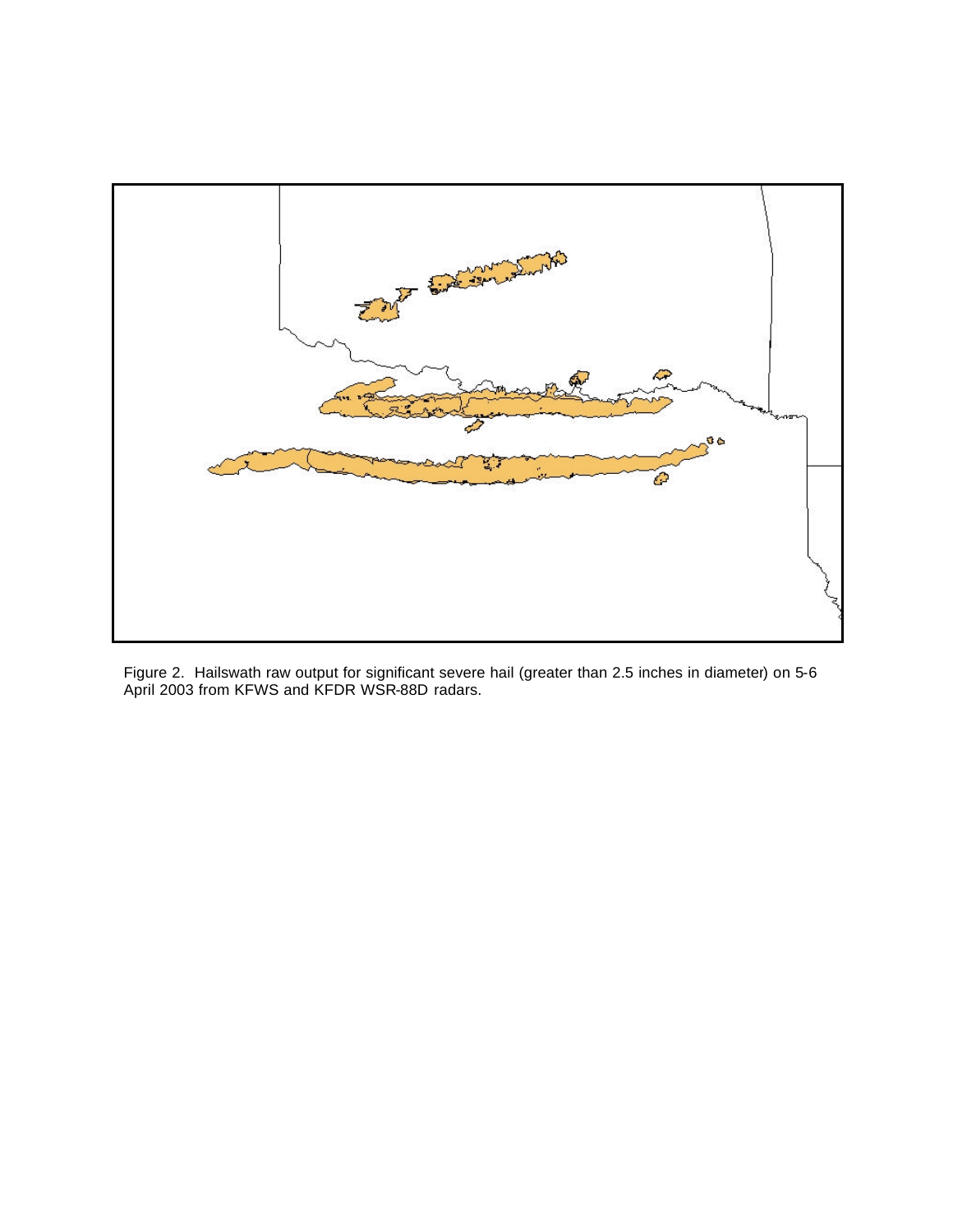

Figure 3. Hailswath raw output for both severe hail (pink) and significant severe hail (orange) on 5-6 April 2003 from KFWS and KFDR WSR-88D radars.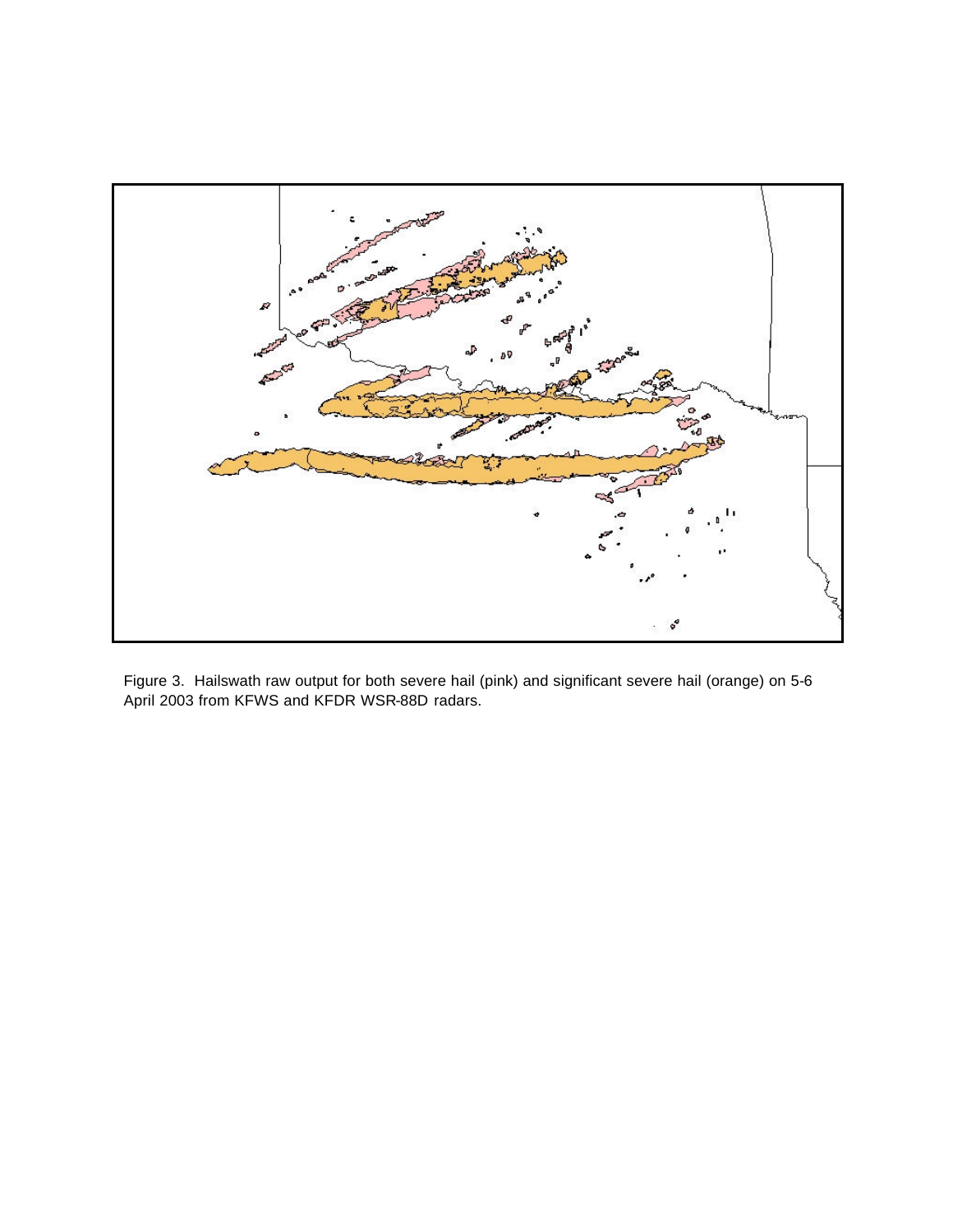

Figure 4. Hailswath raw output for both severe hail (pink) and significant severe hail (light green) on 5- 6 April 2003 from KFWS and KFDR WSR-88D radars with attributes from the HDA overlayed. Each circle represents a positive severe hail identification by the HDA, which expects severe hail within 20 minutes. Blue circles are from KFWS and brown circles are from KFDR.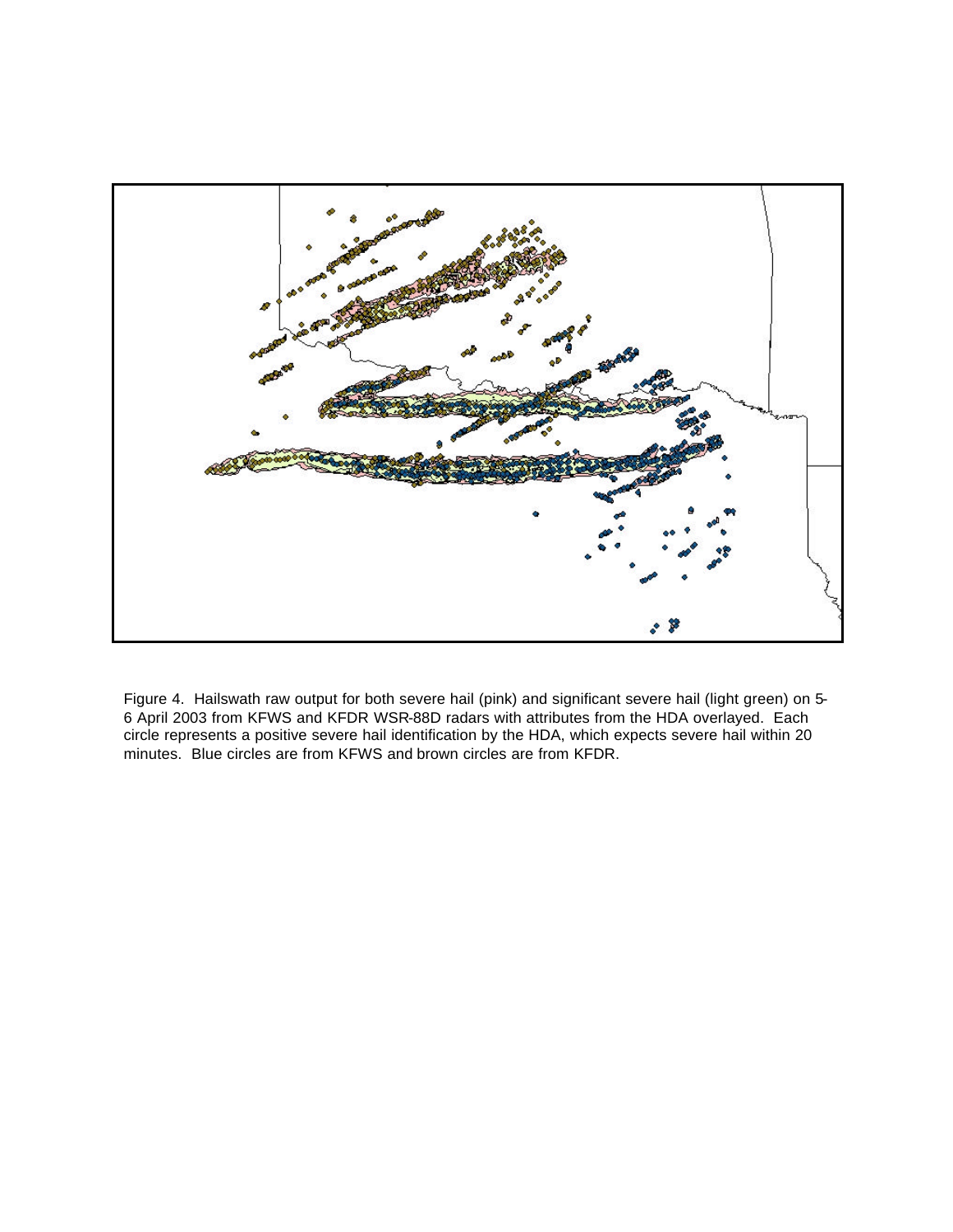

Figure 5. Hailswath raw output for significant severe hail on 5-6 April 2003 from KFWS and KFDR WSR-88D radars with NWS LSRs of hail marked with red circles. Some of the hail reports lay outside of the swath because significant hail is expected inside the contours. This means there is likely lower end severe hail (from .75 to 2.5 inches in diameter) outside of the swath (as shown in the figure 3 comparison). There also could be errors due to incorrect LSR report locations, dates, or times, or radar problems, which caused swaths to not be created in every proper location.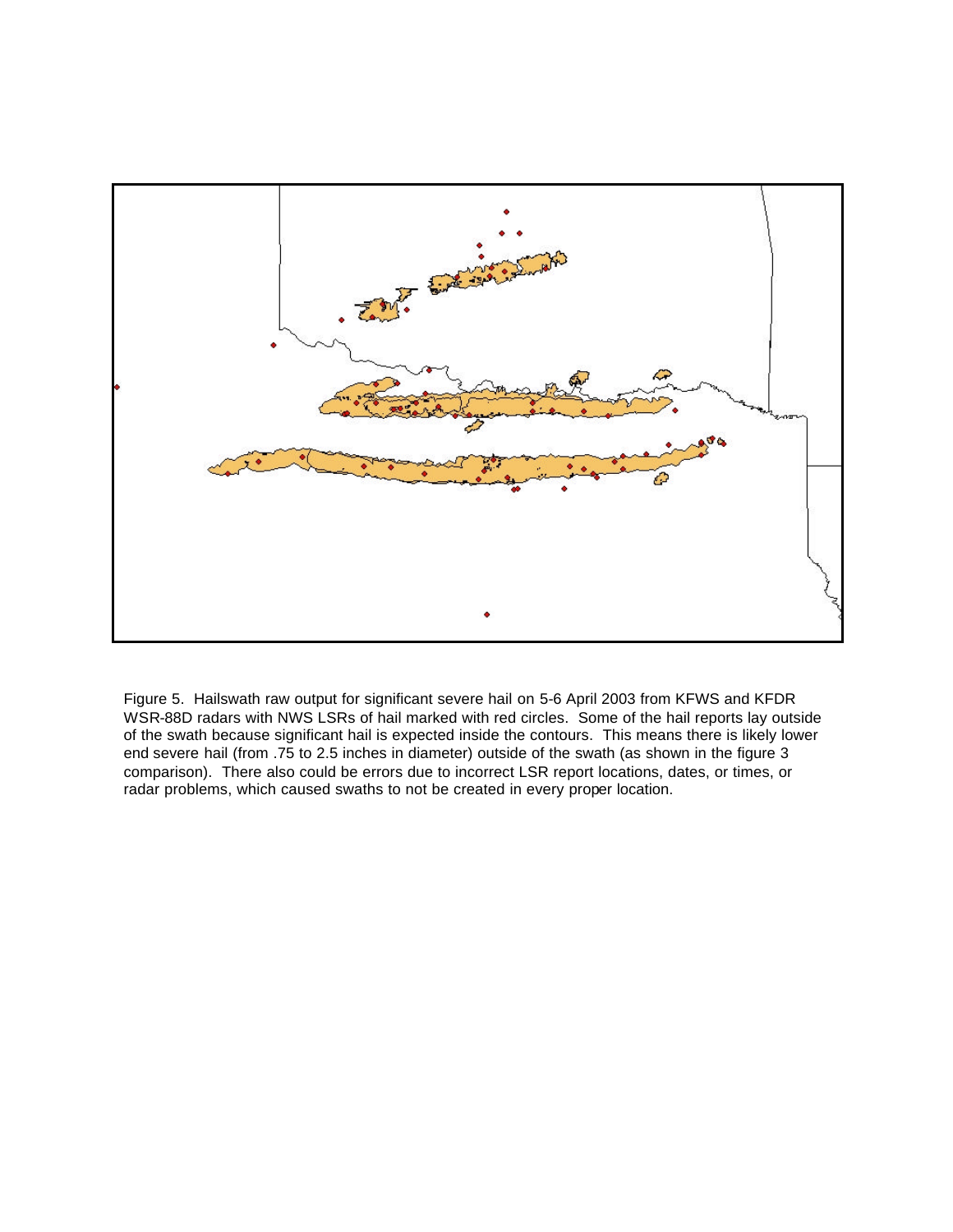

Figure 6. Manually smoothed contours of Hailswath output for severe hail on 5-6 April 2003 from KFWS and KFDR WSR-88D radars.